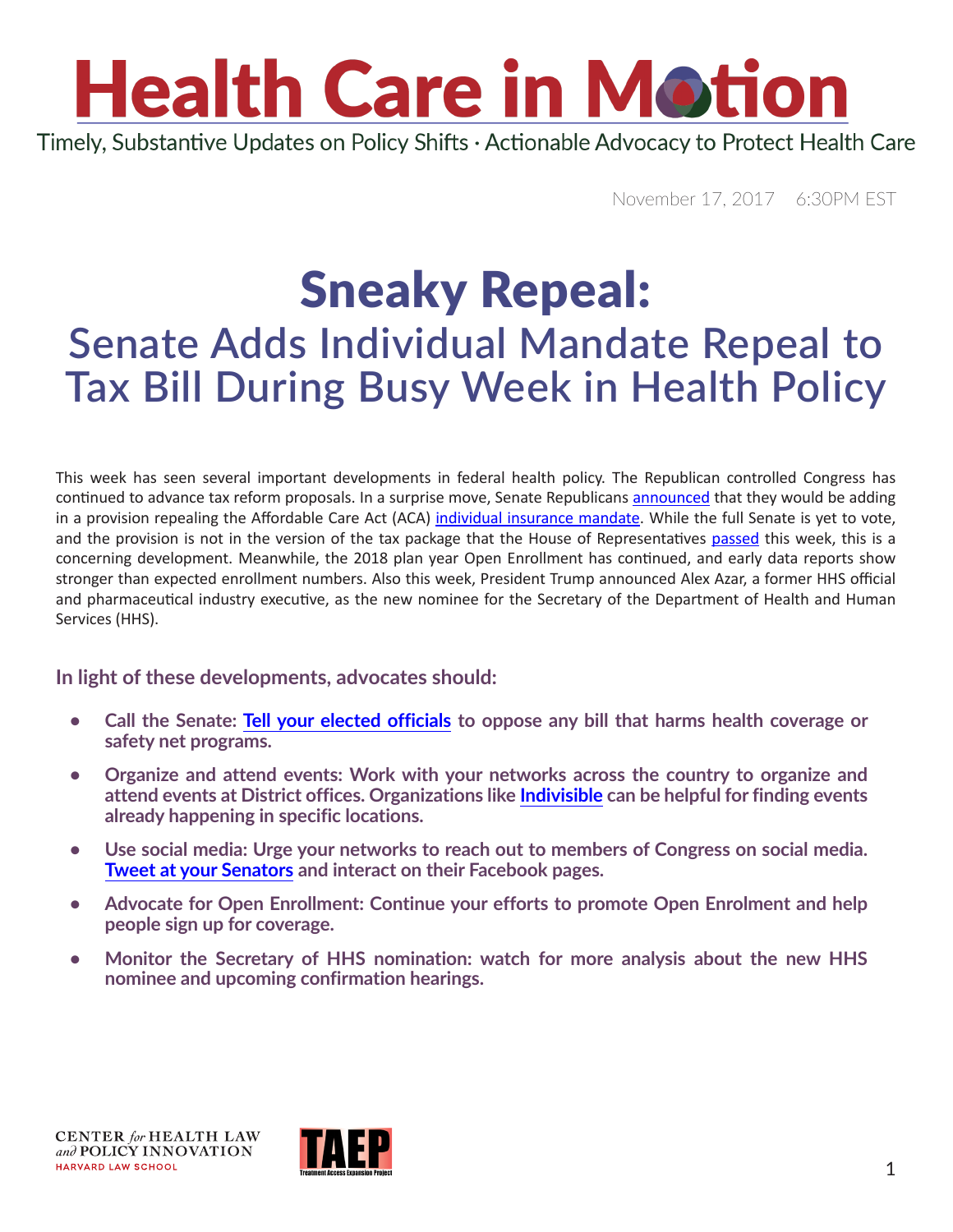# **Health Care in Motion**

#### **Senate Attempts to Repeal the Individual Mandate through Tax Reform**

Senate Republican have yet again revived the debate around the ACA by opting to include a repeal of the individual mandate as part of the [tax reform package](https://www.finance.senate.gov/imo/media/doc/11.14.17 Chairman) they are considering. The announcement came as a surprise on Tuesday following a closed-door Republican meeting. The bill now includes a repeal of the ACA's Individual Share Responsibility Provision, otherwise known as the [Individual Mandate](https://www.healthcare.gov/fees/fee-for-not-being-covered/). It is still unclear, however, whether proponents of the repeal will be successful in maintaining this provision. The House recently [passed](https://www.politico.com/story/2017/11/16/trump-rally-house-republicans-tax-vote-244965) its own version of the tax reform bill which, among many other differences with the Senate proposal, does not include the mandate provision. In the Senate, the proposal has been passed [through the Senate Finance Committee](https://www.finance.senate.gov/chairmans-news/finance-committee-passes-historic-tax-overhaul) but has not yet been taken up by the full Senate.

As advocates know, the Individual Mandate requires all United States citizens to obtain health insurance if an affordable plan is available. The Individual Mandate is a core component of the ACA because it ensures that everyone has health insurance, regardless of whether they think they will need medical care or not. This reduces uncompensated emergency care in hospitals (which ultimately gets translated into [higher premiums](http://familiesusa.org/sites/default/files/product_documents/hidden-health-tax.pdf) for people who are insured) and helps stabilize insurance risk pools. By requiring everyone to obtain insurance, healthier, younger people—who might otherwise forgo insurance—join insurance risk pools and share the overall risk of caring for all enrollees. This lowers the monthly cost of plans for people with chronic conditions and keeps premiums for everyone more stable.

Repealing the Individual Mandate would result in fewer insured people. The [Congressional Budget Office](http://www.cbo.gov) (CBO) [estimated](https://www.cbo.gov/system/files/115th-congress-2017-2018/reports/53300-individualmandate.pdf) that if the Individual Mandate were repealed, 13 million fewer Americans would have access to affordable health care. While repealing the Mandate would save approximately \$338 billion over a decade, the effect of repeal would mean an additional 10% increase in premiums each year, which could make insurance unaffordable for millions of families.

Repeal of the Individual Mandate would harm the success and legacy of the ACA. It would cause millions of people to lose health insurance and increase premiums to unaffordable levels for many Americans. While the bill has already passed through committee, consumers and advocates will have an opportunity to fight the provision on the floor. Moderate Republican Senators who previously [voted](https://www.politico.com/story/2017/07/27/obamacare-repeal-republicans-status-241025?lo=ap_e1) against "skinny repeal", including Senators [Susan Collins \(R-ME\)](https://www.collins.senate.gov/), Lisa Murkowski [\(R-AK\),](https://www.murkowski.senate.gov) and [John McCain \(R-AZ\)](https://www.mccain.senate.gov/public/), have not publically announced a stance on the bill. Advocates should urge their networks to [call their senators NOW](http://p2a.co/skSs2Ts) and urge them to reject any bill that harms health coverage.

#### **Continued Good News in Open Enrollment**

Despite the Trump administration's repeated efforts to set [barriers to Open Enrollment this year](https://www.chlpi.org/wp-content/uploads/2013/12/HCIM_10_27_2017.pdf), including massive funding cuts to media outreach and consumer assistance programs, sign-ups for health coverage during the first two weeks of Open Enrollment have been high.

The [Centers for Medicare and Medicaid Services \(CMS\)](https://www.cms.gov/About-CMS/Agency-Information/ContactCMS/index.html?redirect=/ContactCMS) released [new enrollment numbers for Week 2](https://www.cms.gov/Newsroom/MediaReleaseDatabase/Fact-sheets/2017-Fact-Sheet-items/2017-11-15.html?DLPage=1&DLEntries=10&DLSort=0&DLSortDir=descending) of Open Enrollment for the thirty-nine states that use Healthcare.gov. In the first two weeks of Open Enrollment, 1,478,250 individuals selected a health plan, of which 345,719 did not have insurance through the Marketplace in 2017. These numbers are higher than numbers seen in the past two Open Enrollments [\(1,077,876 plan selections](https://www.cms.gov/Newsroom/MediaReleaseDatabase/Fact-sheets/2015-Fact-sheets-items/2015-11-18.html?DLPage=2&DLEntries=10&DLSort=0&DLSortDir=descending) in 2015 and [1,008,218 plan selections](https://www.cms.gov/Newsroom/MediaReleaseDatabase/Fact-sheets/2016-Fact-sheets-items/2016-11-16.html?DLPage=2&DLEntries=10&DLSort=0&DLSortDir=descending) in 2016). While initial enrollment is booming, analysts caution against assigning a reason to the early sign ups. The wide media